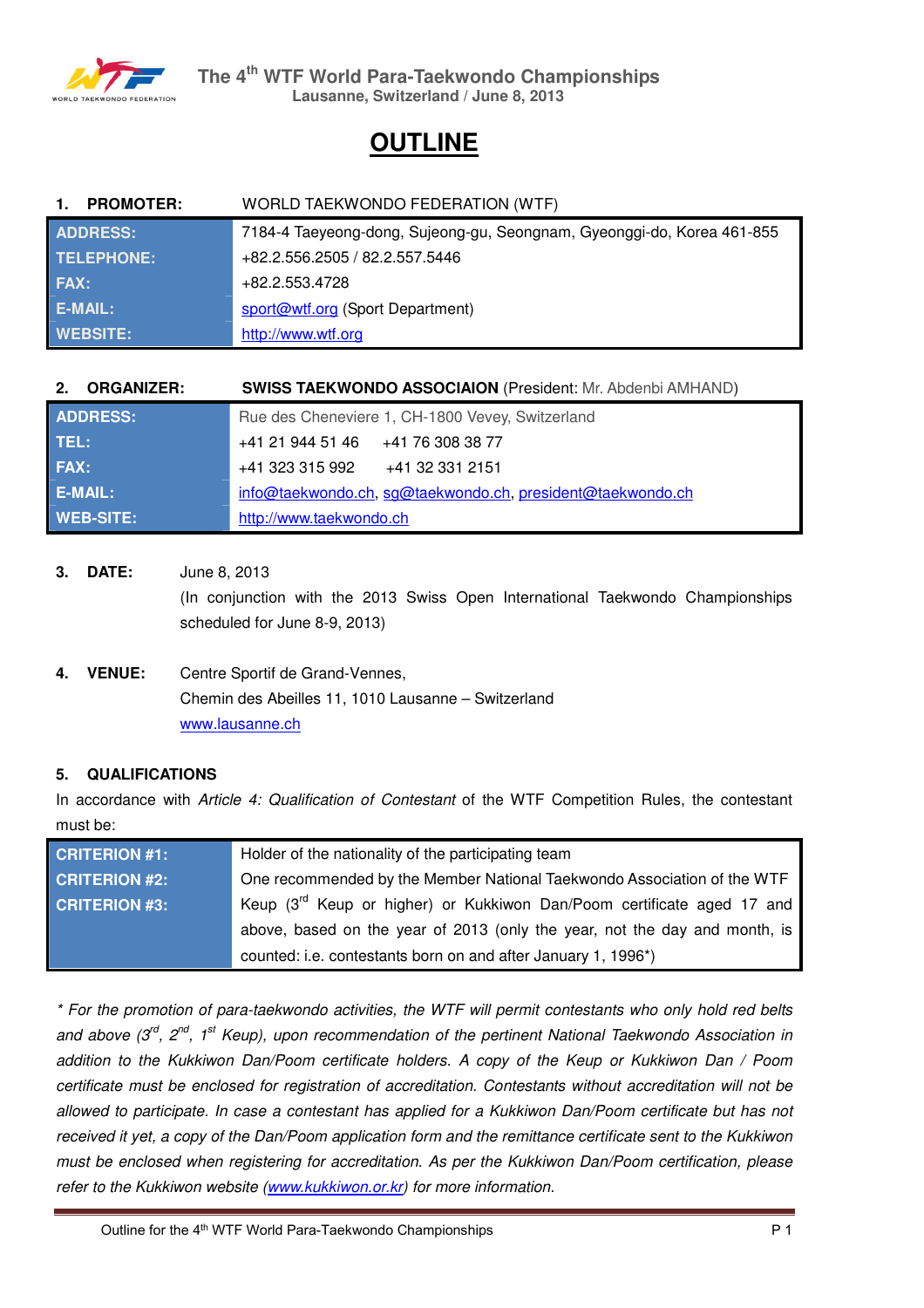

*\*\* GAL (Global Athlete License) is not a mandatory requirement for athletes in the WTF World Para-Taekwondo Championships.* 

# **6. COMPETITION RULES**

The WTF Competition Rules effective as of December 25, 2012 shall apply, with two major modifications. Please refer to the following modifications to the WTF Competition Rules:

### **i. MODIFICATION #1:**

The four (4) classifications described above will be combined into two (2) classifications. Therefore, contestants will be classified as follows:

|        | <b>CLASSIFICATION A5-6: Amputation above Elbow(s)</b>                             |  |  |  |  |  |  |
|--------|-----------------------------------------------------------------------------------|--|--|--|--|--|--|
|        | A5: Amputation of both limbs above the A6: Amputation of one limb above the elbow |  |  |  |  |  |  |
| elbows |                                                                                   |  |  |  |  |  |  |

|        | <b>CLASSIFICATION A7-8: Amputation below Elbow(s)</b>                             |  |  |  |  |  |  |
|--------|-----------------------------------------------------------------------------------|--|--|--|--|--|--|
|        | A7: Amputation of both limbs below the A8: Amputation of one limb below the elbow |  |  |  |  |  |  |
| elbows |                                                                                   |  |  |  |  |  |  |

# **ii. MODIFICATION #2 (SAFETY RULES):**

- A. Attack on the head is prohibited. The referee will penalize the athlete for this case.
- B. Duration of contest will be 1-minute three rounds with one minute break between rounds.
- C. The referee can decide the winner by RSC (Referee Stop Contest) in case of significant difference of competing ability between two athletes.
- D. Weight division may be modified as per section 8 below.
- E. The classifications of A5, A6, A7, and A8 are IPC-designated classifications. The WTF Medical Committee Chair shall be the official classifier for the WTF World Para-Taekwondo Championships.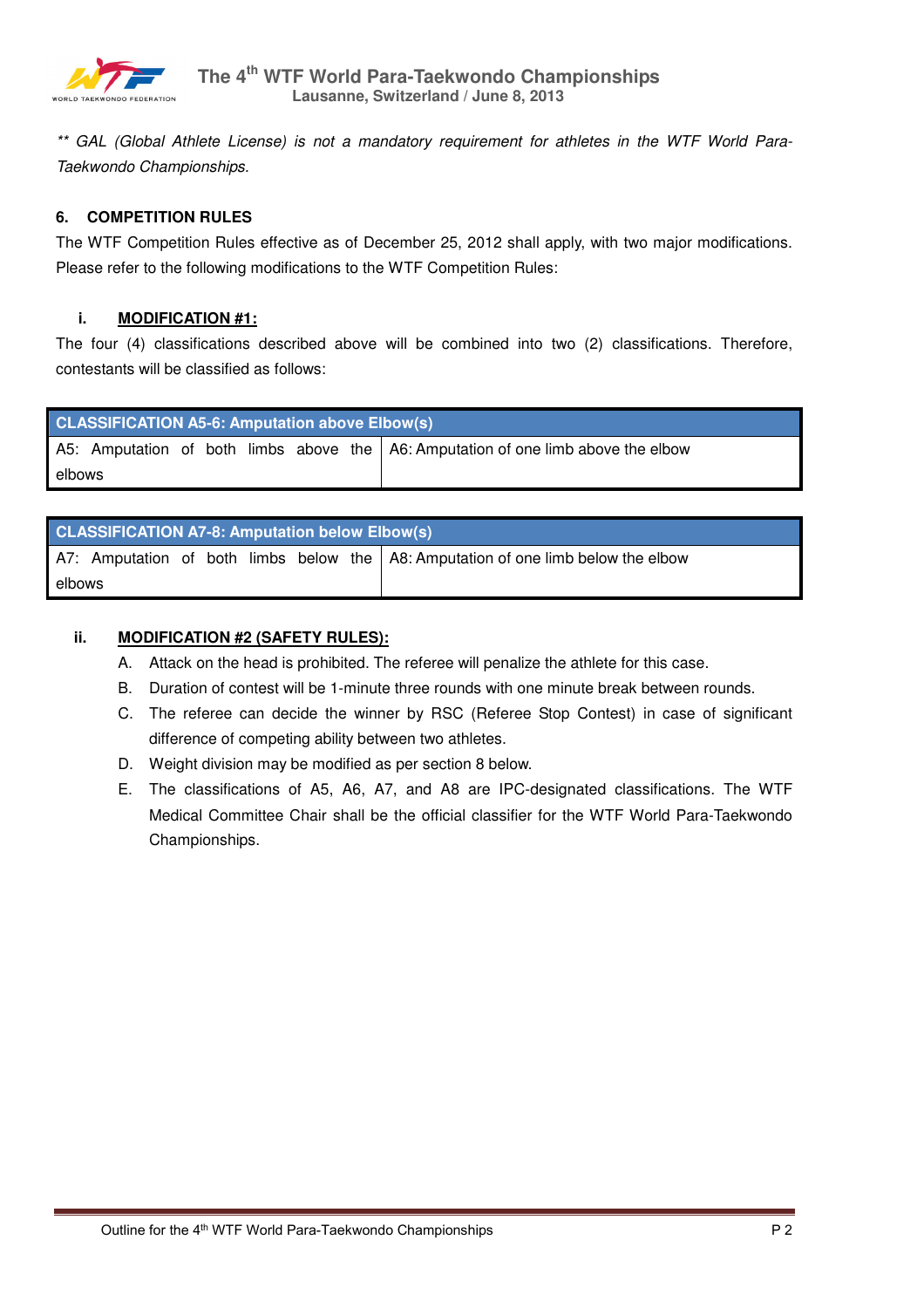

# **WTF PARA-TAEKWONDO AMPUTEE CLASSIFICATION**

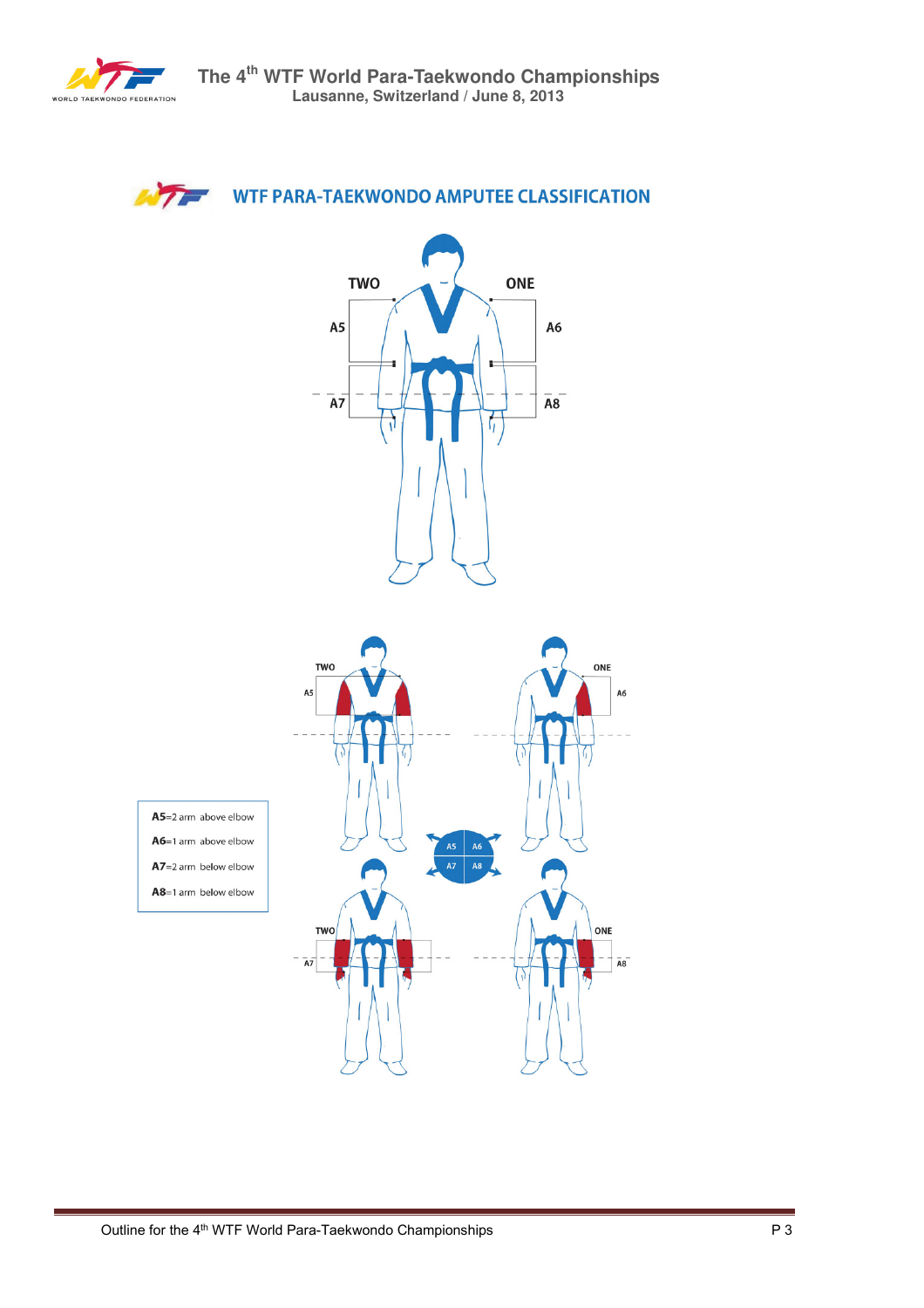

# **7. METHOD OF COMPETITION**

A single elimination tournament system shall apply.

# **8. WEIGHT DIVISIONS**

The Olympic weight divisions shall apply as follows:

| <b>MEN</b>                     | <b>WOMEN</b>                   |
|--------------------------------|--------------------------------|
| Not exceeding 58kg             | Not exceeding 49kg             |
| Over 58kg & not exceeding 68kg | Over 49kg & not exceeding 57kg |
| Over 68kg & not exceeding 80kg | Over 57kg & not exceeding 67kg |
| Over 80kg                      | Over 67kg                      |

\* Weight divisions may be adjusted by Technical Delegate according to the number of participating athletes per each division and based on the final classification by WTF Medical Committee Chair.

### **9. ENTRY**

# **1) Entry deadline is April 10, 2013 local time in Seoul.**

- 2) Full entry forms (Appendix 1-1  $\sim$  1-7) should be submitted to the WTF and the Organizing Committee by **April 10, 2013.** Appendix 1-7 should be filled out for each of the team members.
- 3) Form for verification of the athlete's eligibility (Appendix 1-4) should be finished **before the entry deadline**. Thus, it is recommended for the participating teams to send the eligibility forms to the WTF and WTF Medical Committee Chair at least by no later than one week before the entry deadline for finish athlete's eligibility check.

### **10. NO. OF TEAM ENTRIES**

| <b>TEAM POSITION</b> | <b>MALE TEAM</b> | <b>FEMALE TEAM</b> |
|----------------------|------------------|--------------------|
| <b>HEAD OF TEAM:</b> |                  |                    |
| MANAGER:             |                  |                    |
| COACH:               |                  |                    |
| TRAINER:             |                  |                    |
| TEAM DOCTOR:         |                  |                    |
| CONTESTANTS:         | 32               | 32                 |

**\*** Every national taekwondo association is permitted to enter no more than two (2) contestants per weight division per classification. Therefore, the maximum number of entries per national taekwondo association is:

# **Weight Divisions (8) x Classifications (4) X Maximum number of athletes (2) = 64**

### **11. CLASSIFICATION OF RESULTS**

i. Individual Awards

Medals and diplomas will be awarded to the top four athletes, including two bronze medallists, in the respective classifications and weight divisions of the pertinent championships. All participants will receive certificates of participation from the organizing committee: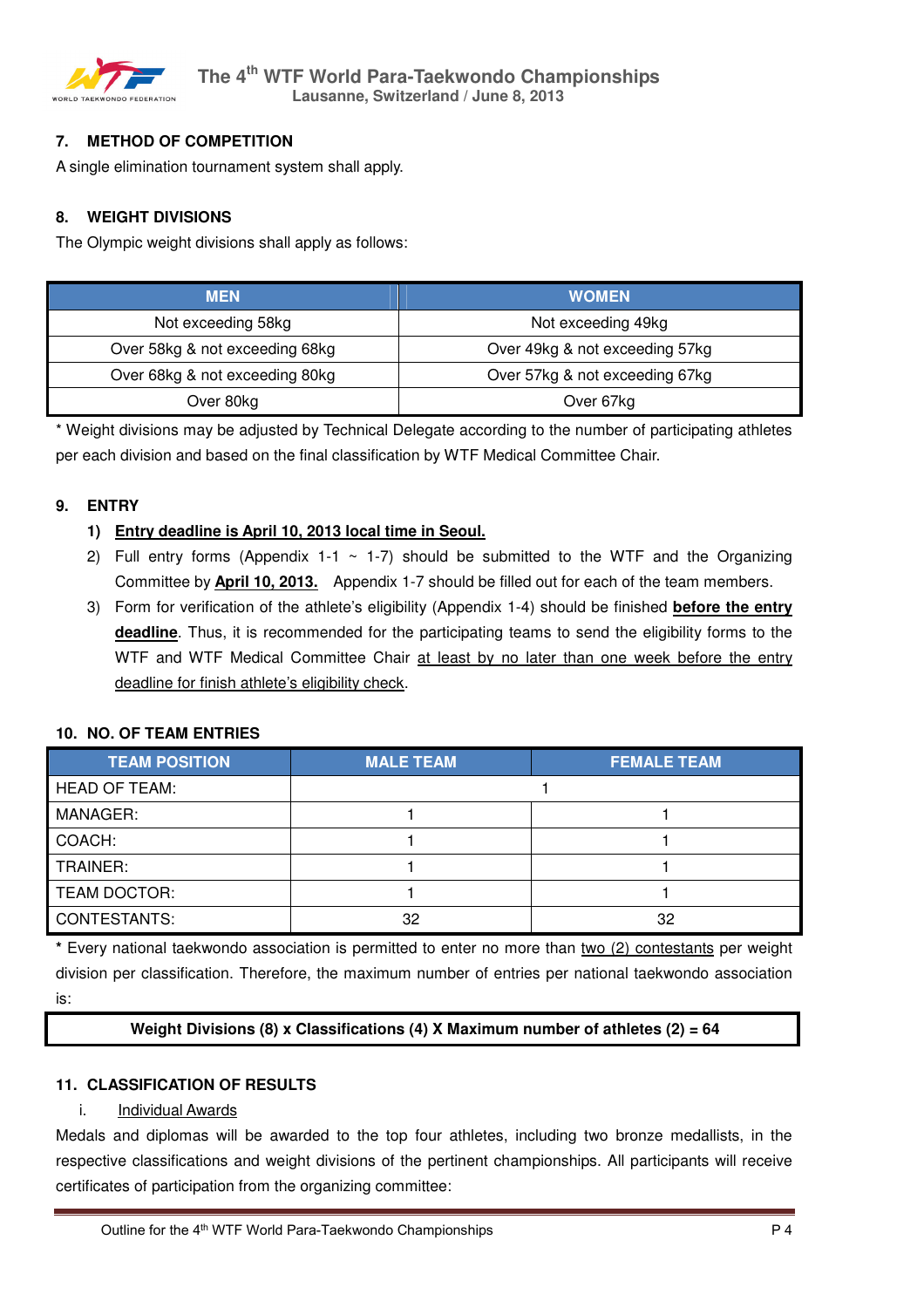

| $1st$ PLACE:           | <b>GOLD MEDAL &amp; DIPLOMA</b>   |
|------------------------|-----------------------------------|
| 2 <sup>nd</sup> PLACE: | SILVER MEDAL & DIPLOMA            |
| $3rd$ PLACE:           | BRONZE MEDAL & DIPLOMA            |
|                        | <b>BRONZE MEDAL &amp; DIPLOMA</b> |

### ii. Team Awards

Based on the point system below, the top five (5) teams of the Men's division and the top five (5) teams of the Women's division will receive trophies:

| <b>RATIONALE</b>                                       | <b>NO. OF POINTS AWARDED</b> |
|--------------------------------------------------------|------------------------------|
| For every contestant who passed the official weigh-in: |                              |
| For every win (including byes):                        |                              |
| For every Gold Medal:                                  |                              |
| For every Silver Medal:                                |                              |
| For every Bronze Medal:                                |                              |

# **12. CONDITIONS FOR PARTICIPATION**

### i. Airfares and accommodation

Participating national taekwondo associations are required to pay for their own roundtrip airfare and accommodation of room and board.

# **13. INTERNATIONAL REFEREES**

Thirty-two (32) International Referees will be appointed by the WTF. The referees will also officiate at the 2013 Swiss Open International Taekwondo Championships scheduled for Jun 8-9, 2013. The following conditions shall apply:

- i. International Referees are required to pay for their own roundtrip airfares.
- ii. The Organizing Committee shall pay for the expenses for three (3) nights' stay of room and board.
	- **Check-in: June 7, 2013 (Thursday) / Check-out: June 10, 2012 (Sunday)**
- iii. The Organizing Committee shall pay a per diem of US\$100 to the International Referees who will officiate at WTF Para-Taekwondo Championships and 2013 Swiss Open International Taekwondo Championships for a total of US\$200 per referee for two competition days.

# **14. TECHNICAL DELEGATE AND COMPETITION SUPERVISORY BOARD**

The WTF will appoint the Technical Delegate (TD) and the members of the Competition Supervisory Board (CSB). The following conditions shall apply:

i. The Organizing Committee shall pay for the expenses of room and board for the Technical Delegate and for four (4) nights' stay (Check-in: June 6 / Check-out: June 10) and the Competition Supervisory Board members for three (3) nights' stay (Check-in: June 7 / Check-out: June 10).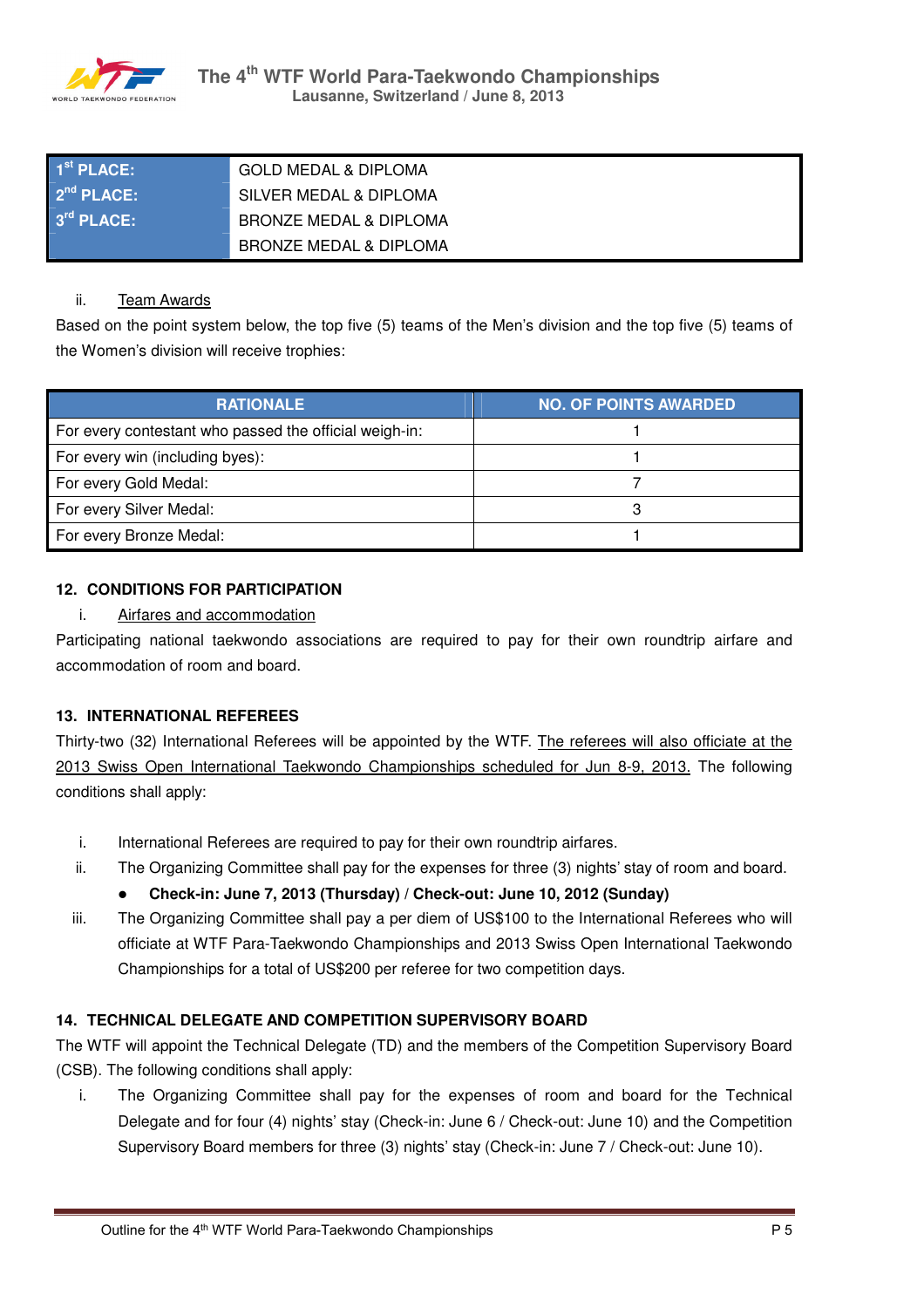

ii. The Organizing Committee shall pay a per diem of US\$100 to the Technical Delegate and the members of the Competition Supervisory Board for the one-day WTF Para-Taekwondo Championships (US\$100).

### **15. WTF-RECOGNIZED TAEKWONDO UNIFORM (***DOBOK***) AND PROTECTIVE EQUIPMENT**

- i. Participating contestants are required to wear WTF-recognized *doboks* and WTF-recognized protective equipment. The updated list of WTF-recognized products can be found at the WTF website (http://www.wtf.org/wtf\_eng/site/about\_wtf/recognized.html).
- ii. The Organizing Committee will provide head protector and Protector and Scoring System to the participating contestants. Participating contestants are required to bring along their own groin guards, mouthpieces, gloves, shin and forearm guards and sensing socks for their personal use.
- iii. Before entering the field of play, all contestants will proceed to the inspection desk for inspection of their *doboks* and protective equipment. Any contestant who wears unofficial *doboks* or protective equipment will not be permitted to compete.

### **16. MEDICAL CONTROL**

- i. The WTF Anti-Doping Rules, and where necessary the Code of the World Anti-Doping Agency, shall apply throughout the competitions.
- ii. The WTF or any other anti-doping organization authorized by the WTF may carry out random outof-competition doping tests prior to the championships.

### **17. WEIGH-IN and PHYSICAL INSPECTION**

- i. Weigh-in and physical inspection for contestants shall be completed on the same day of the Championships. Therefore, the weigh-in and physical inspection for the WTF Para-Taekwondo Championships will be held in the morning of June 8, 2013 before the start of competition. Weight divisions may be re-classified during this process.
- ii. During the weigh-in, male contestants shall wear underpants and female contestants shall wear underpants and brassieres. Contestants may also choose to conduct the weigh-in without any clothing on.

### **18. HEAD OF TEAM MEETING & DRAWING OF LOTS SESSION**

- i. The head of team meeting and the drawing of lots session shall be conducted at competition day that is June 8, 2013 in the presence of the WTF officials and the representatives of the participating nations. Method of drawing of lots shall be decided by the WTF Technical Delegate.
- ii. Depending on the decision of the Technical Delegate, WTF officials or Organizing Committee volunteers could be designated to draw lots on behalf of the officials of the participating nations that have sent their entries but are not present at the time of the lot drawing session.

### **19. INDEMNITIES**

i. The respective national taekwondo associations shall be responsible for ensuring that all members of their teams have validly completed and signed the official participation forms, thus indemnifying the organizers and the WTF, including but not limited to their officials/staff, from any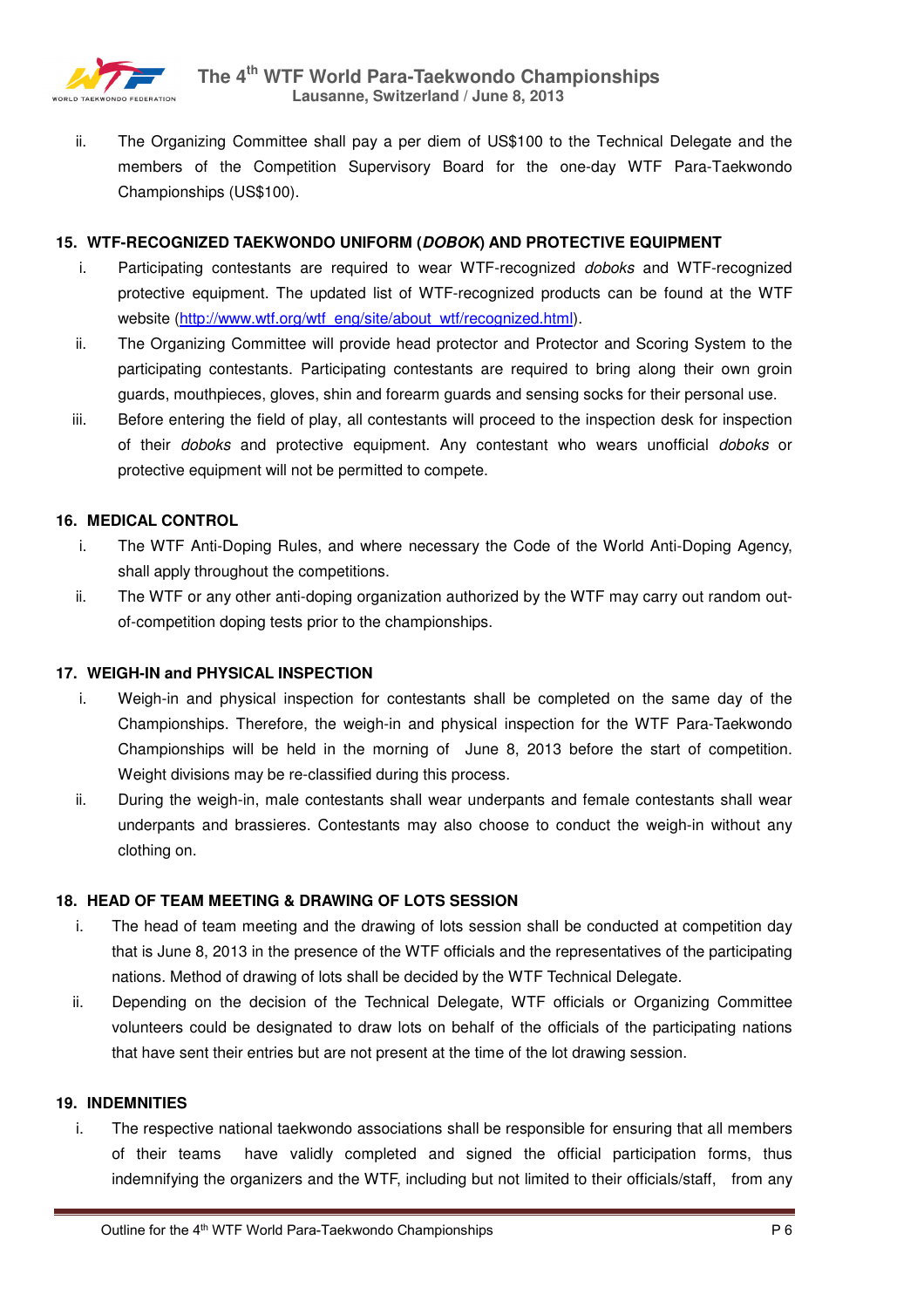

claims of injuries, losses, fatalities or any other type of damages arising in the course of participation in the championships or any activities thereto.

- ii. The respective national taekwondo associations shall be responsible for ensuring that all officials and participants of their teams are covered with effective insurance.
- iii. Participants without proper participation entry forms and effective insurance coverage will not be allowed to compete at the championships.
- iv. The Organizing Committee shall acquire general insurance, at its own expenses, for all the participants of the championships, including but not limited to officials/staff of the OC and the WTF, contestants and officials of the participating teams, spectators and any other participants as well as technical officials, in the event of any injury or damages that may arise during the course of the championships, including official programs related to the championships.

# **20. NATIONAL FLAG AND ANTHEM**

Every participating national taekwondo association is required to bring along the following items for use at the Opening and/or Closing ceremonies:

- i. Two (2) IOC-recognized national flags for the countries with the IOC-recognized NOCs / national flags, if any, for the WTF member national associations without the IOC-recognized NOCs
	- Size: 90cm x 130cm
- ii. Cassette tape or CD of the pertinent IOC-recognized national anthem
- iii. National flag and anthem should be provided to the OC at the time of on-spot registration.

### **21. Local Transportation**

Airfares and cost for other transport than local transportation should be paid by the national teams. Local transportation from and to the Geneva airport (transportation will not be provided from and to the other airport than Geneva Airport), hotels and competition venue in Lausanne, Switzerland will be provided by the Organizing Committee to the athletes and officials who sent their flight schedules to the Organizing Committee and booked their rooms at the official hotel designated by the Organizing Committee within the pertinent deadline. National teams are requested to fill out the attached form **(Appendix 2)** and send them back to the Organizing Committee by no later than **April 10, 2013.**

### **22. Visa**

All entry visas into Switzerland are dealt with only in case all needed information and documents are provided to the OC within the designated deadline. . To receive the OC invitation for visa application, participating teams should send Visa Details Form and the passport copies of all members of their teams to the OC by no later than April 10, 2013.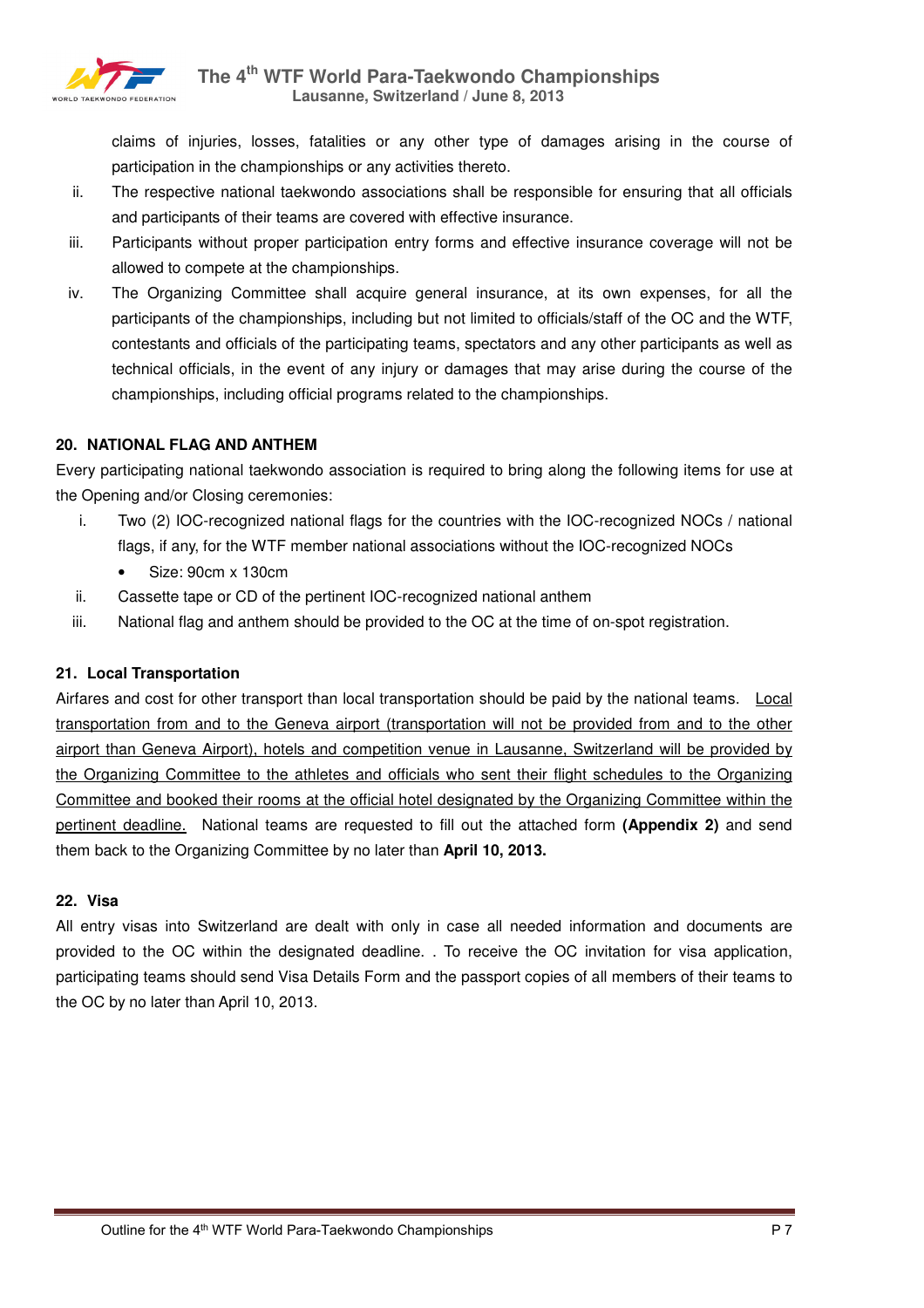

# **Event Schedule (subject to change)**

| <b>DATE</b> | <b>Time</b>   | <b>Event</b>                                                                |  |  |  |
|-------------|---------------|-----------------------------------------------------------------------------|--|--|--|
| Jun 7       | $0900 - 1800$ | Arrival of participating teams                                              |  |  |  |
|             | $1800 - 2200$ | Registration of participating athletes                                      |  |  |  |
|             | $0800 - 0900$ | Referee meeting and training                                                |  |  |  |
|             | $0900 - 1100$ | Physical inspection, weigh--in and classification of participating athletes |  |  |  |
|             | $1100 - 1200$ | Head of team meeting and drawing of lots                                    |  |  |  |
| June 8      | $1400 - 1800$ | Competitions: 4th WTF World Para-Taekwondo Championships (completion of     |  |  |  |
|             |               | preliminaries and semifinals)                                               |  |  |  |
|             | $1800 - 1900$ | <b>Opening Ceremony</b>                                                     |  |  |  |
|             | $1900 - 2100$ | Finals of the 4th WTF World Para-Taekwondo Championships                    |  |  |  |
|             | $2100 -$      | Awarding ceremony                                                           |  |  |  |
| June 9      |               | Departure of participating teams                                            |  |  |  |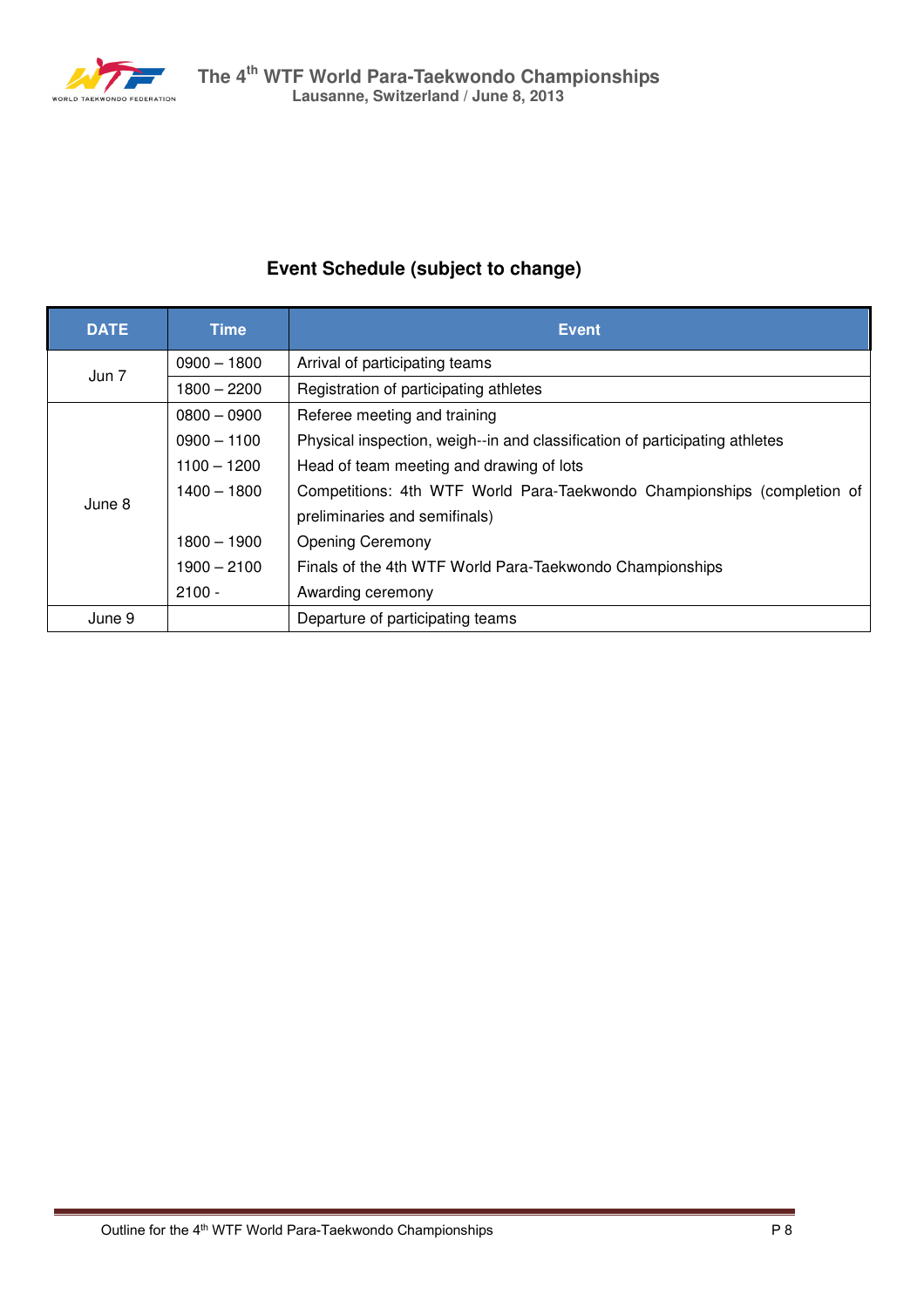

# **APPLICATION FORM**

| <u>To:</u> |                                              |  | Copy to:                                   |                                      |  |
|------------|----------------------------------------------|--|--------------------------------------------|--------------------------------------|--|
|            | World Taekwondo Federation                   |  | Swiss Taekwondo Association                |                                      |  |
|            | 7184-4 Taepyeong-dong, Sujeong-gu, Seongnam, |  |                                            | Rue des Cheneviere 1,                |  |
|            | Gyeonggi-do, Korea 461-855                   |  |                                            | CH-1800 Vevey, Switzerland           |  |
| Tel:       | (82.2) 566 2505 / 557 5446                   |  |                                            | Tel: 41 21 944 51 46 41 76 308 38 77 |  |
| Fax:       | (82.2) 553 4728                              |  |                                            | Fax: 41 323 315 992 41 32 331 2151   |  |
|            | E-mail: sport@wtf.org                        |  | Email: info@taekwondo.ch, sg@taekwondo.ch, |                                      |  |
|            |                                              |  |                                            | president@taekwondo.ch               |  |

# **4 th WTF World Para-Taekwondo Championships**

| Name of Association:  |  |
|-----------------------|--|
| <b>Contact person</b> |  |
| Telephone/ Mobile No: |  |
| Fax No:               |  |
| E-mail:               |  |

| <b>Position</b>  |             | <b>No. of Persons</b> | <b>Remarks</b> |
|------------------|-------------|-----------------------|----------------|
|                  | Male team   |                       |                |
| <b>Officials</b> | Female team |                       |                |
|                  | Male team   |                       |                |
| Contestants      | Female team |                       |                |
| <b>Others</b>    |             |                       |                |
| <b>Total</b>     |             |                       |                |

**Name of President:** Signature of President: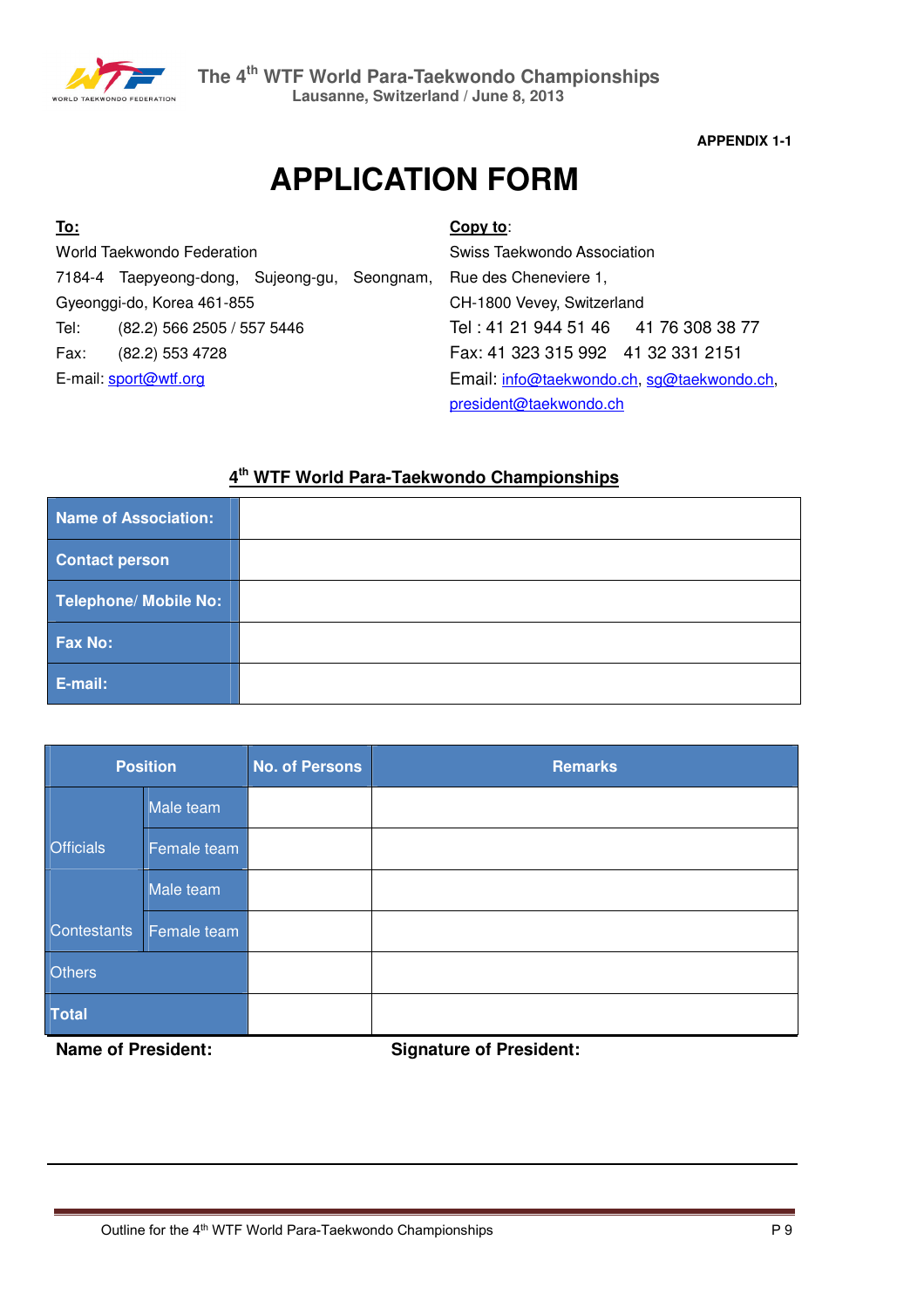

# **LIST OF TEAM MEMBERS**

| <u>To:</u>                         |                             |  |           | Copy to:                                         |
|------------------------------------|-----------------------------|--|-----------|--------------------------------------------------|
|                                    | World Taekwondo Federation  |  |           | Swiss Taekwondo Association                      |
| 7184-4                             | Taepyeong-dong, Sujeong-gu, |  | Seongnam, | Rue des Cheneviere 1,                            |
|                                    | Gyeonggi-do, Korea 461-855  |  |           | CH-1800 Vevey, Switzerland                       |
| Tel:<br>(82.2) 566 2505 / 557 5446 |                             |  |           | Tel: 41 21 944 51 46 41 76 308 38 77             |
| (82.2) 553 4728<br>Fax:            |                             |  |           | Fax: 41 323 315 992 41 32 331 2151               |
|                                    | E-mail: sport@wtf.org       |  |           | Email:<br>info@taekwondo.ch,<br>sg@taekwondo.ch, |
|                                    |                             |  |           | president@taekwondo.ch                           |
|                                    |                             |  |           |                                                  |

**Applying Member National Association: \_\_\_\_\_\_\_\_\_\_\_\_\_\_\_\_\_\_\_\_\_\_\_\_\_\_\_\_\_\_\_\_\_\_\_\_\_\_\_\_\_\_\_** 

# **OFFICIALS:**

| <b>Position</b>    |             | <b>Last Name (Family name)</b> | <b>First Name</b> | Date of birth |
|--------------------|-------------|--------------------------------|-------------------|---------------|
|                    |             |                                |                   | (yyyy-mm-dd)  |
| Head of Team       |             |                                |                   |               |
| Manager            | Male team   |                                |                   |               |
|                    | Female team |                                |                   |               |
| Coach              | Male team   |                                |                   |               |
|                    | Female team |                                |                   |               |
| Trainer            | Male team   |                                |                   |               |
|                    | Female team |                                |                   |               |
| <b>Team Doctor</b> | Male team   |                                |                   |               |
|                    | Female team |                                |                   |               |

# **CONTESTANTS:**

# **A-5/6 Division**

| Weight        | <b>Name</b><br>Last | (Family | <b>First Name</b> | Date of birth | <b>Kukkiwon Dan</b> |
|---------------|---------------------|---------|-------------------|---------------|---------------------|
|               | name)               |         |                   | (yyyy-mm-dd)  | grade/number        |
| Male -58kg    |                     |         |                   |               |                     |
| Male -68kg    |                     |         |                   |               |                     |
| Male -80kg    |                     |         |                   |               |                     |
| Male $+80$ kg |                     |         |                   |               |                     |
| Female -49kg  |                     |         |                   |               |                     |
| Female -57kg  |                     |         |                   |               |                     |
| Female -67kg  |                     |         |                   |               |                     |
| Female +67kg  |                     |         |                   |               |                     |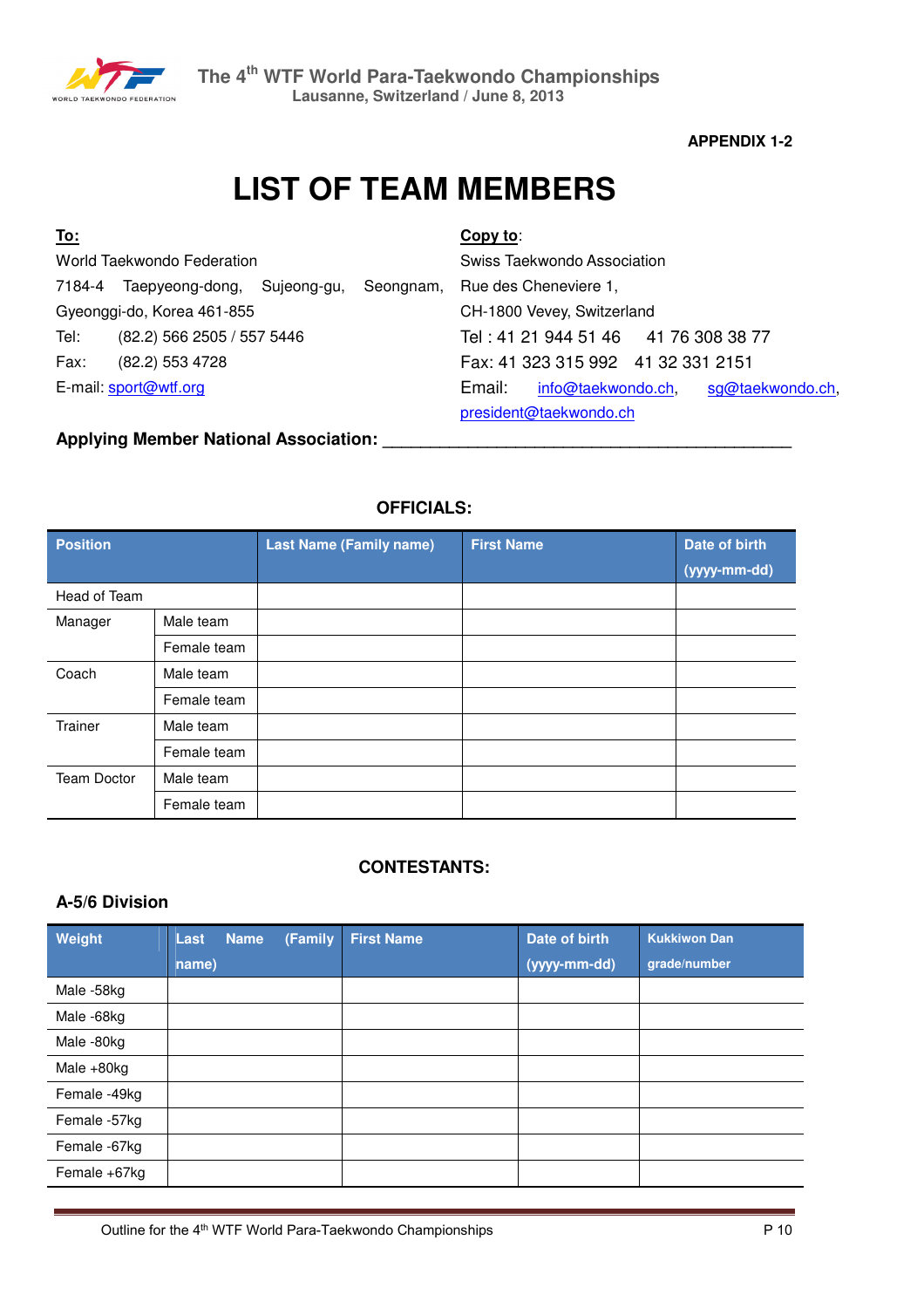

# **A-7/8 Division**

| Weight        | Last  | <b>Name</b> | (Family | <b>First Name</b> | Date of birth | <b>Kukkiwon Dan</b> |
|---------------|-------|-------------|---------|-------------------|---------------|---------------------|
|               | name) |             |         |                   | (yyyy-mm-dd)  | grade/number        |
| Male -58kg    |       |             |         |                   |               |                     |
| Male -68kg    |       |             |         |                   |               |                     |
| Male -80kg    |       |             |         |                   |               |                     |
| Male $+80$ kg |       |             |         |                   |               |                     |
| Female -49kg  |       |             |         |                   |               |                     |
| Female -57kg  |       |             |         |                   |               |                     |
| Female -67kg  |       |             |         |                   |               |                     |
| Female +67kg  |       |             |         |                   |               |                     |

# **REMARKS:**

**This entry form must be completed and submitted to the WTF (**sport@wtf.org**) with a copy to OC by no later than April 10, 2013.**

Please keep a copy for your own records.

Name of the President Signature of the President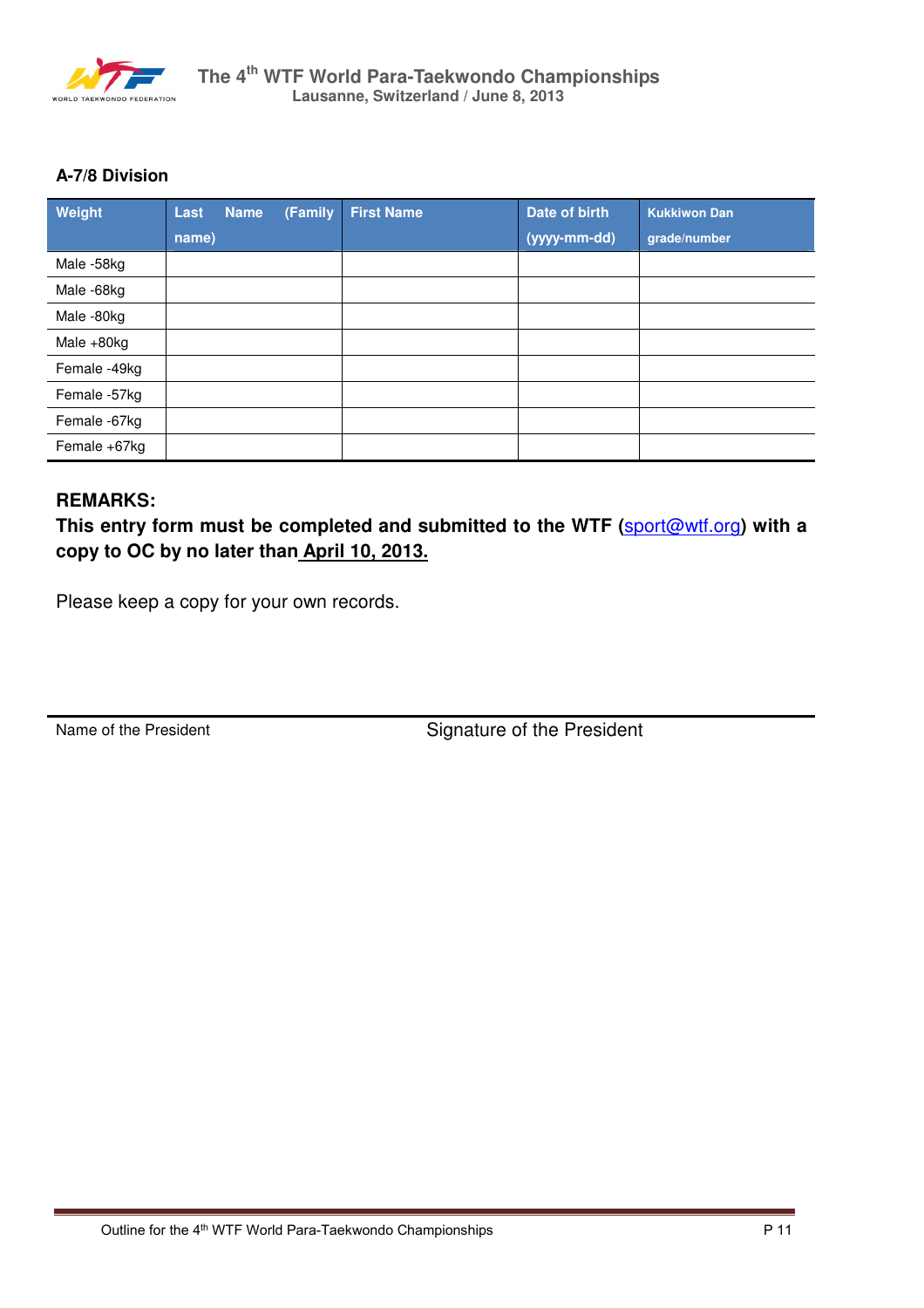

# **INDIVIDUAL ENTRY FORM FOR OFFICIALS**

# **To:**

World Taekwondo Federation 7184-4 Taepyeong-dong, Sujeong-gu, Seongnam, Gyeonggi-do, Korea 461-855 Tel: (82.2) 566 2505 / 557 5446 Fax: (82.2) 553 4728 E-mail: sport@wtf.org

# **Copy to**:

Swiss Taekwondo Association Rue des Cheneviere 1, CH-1800 Vevey, Switzerland Tel : 41 21 944 51 46 41 76 308 38 77 Fax: 41 323 315 992 41 32 331 2151 Email: info@taekwondo.ch, sg@taekwondo.ch, president@taekwondo.ch

| Name of<br>Association:             |             |                   |                        |                    |
|-------------------------------------|-------------|-------------------|------------------------|--------------------|
| <b>Division (please</b>             | Male $\Box$ |                   | Female D               |                    |
| mark 'x'):                          |             |                   |                        |                    |
| Position (please mark 'x'):         |             |                   |                        |                    |
| Head of Team $\Box$                 | Manager D   | Coach $\Box$      | Trainer $\Box$         | Team Doctor $\Box$ |
| <b>Family Name</b>                  |             | <b>Given Name</b> |                        |                    |
| (as in passport)                    |             | (as in passport)  |                        |                    |
| Passport No.                        |             | Passport No.      |                        | Photo              |
|                                     |             | issuance/expiry   |                        |                    |
|                                     |             | date (yyyy-mm-    |                        |                    |
|                                     |             | dd)               |                        |                    |
| Date of Birth                       |             | Gender            | Male $\Box$<br>Femalen |                    |
| (dd-mm-yyyy)                        |             |                   |                        |                    |
| Nationality                         |             |                   |                        |                    |
| <b>Residential Mailing Address:</b> |             |                   |                        | (Postal Code)      |
| Home Tel. No.                       |             |                   | Mobile No.             |                    |
| Fax No.                             |             |                   | <b>E-mail Address</b>  |                    |

*Note: Please make as many copies as needed to fill out the information of all participating officials and send copies of the completed forms to the WTF(sport@wtf.org ) and Organizing Committee by no later than April 10, 2013. Note: Please be advised that your photo may be used for promotional purpose.*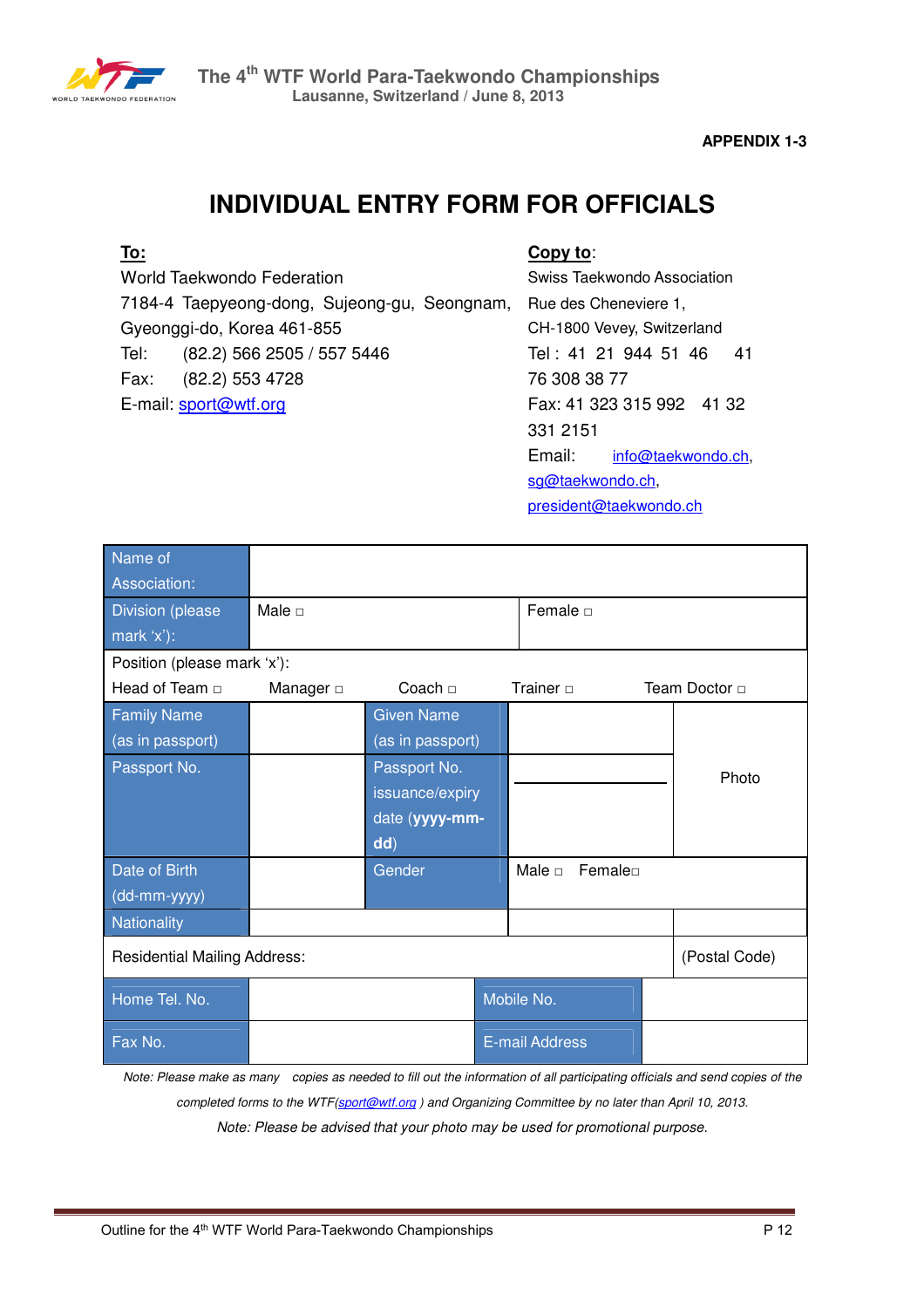

# **ENTRY FORM FOR VERIFICATION OF ATHLETE'S ELIGIBILITY**

*Please fill in your name (as shown in the passport) and other information.* 

| <b>ATHLETE INFORMATION</b>             |                       |  |  |  |  |
|----------------------------------------|-----------------------|--|--|--|--|
| (Family)<br>Last                       | <b>First Name(s):</b> |  |  |  |  |
| name:                                  |                       |  |  |  |  |
| Date of Birth                          | <b>Nationality:</b>   |  |  |  |  |
| (yyyy-mm-dd):                          |                       |  |  |  |  |
| <b>National Taekwondo Association:</b> |                       |  |  |  |  |

*Please tick (* $\boxtimes$ *)* the appropriate box.

| INFORMATION ON DISABILITY BY AMPUTATION |                    |                    |  |  |  |
|-----------------------------------------|--------------------|--------------------|--|--|--|
| Right Arm □                             | Left Arm $\square$ | Both Arms <b>□</b> |  |  |  |

*IMPORTANT: Please attach half-length photo of the athlete that shows the status of amputation.*

*Please tick (* $\boxtimes$ *)* the appropriate box. You may tick on more than one box.

| <b>LEVEL OF AMPUTATION</b> |                  |                 |        |  |
|----------------------------|------------------|-----------------|--------|--|
|                            | <b>RIGHT ARM</b> | <b>LEFT ARM</b> |        |  |
| Finger                     | □                | Finger          | □      |  |
| Hand                       | □                | Hand            | $\Box$ |  |
| Wrist                      | □                | Wrist           | □      |  |
| Forearm                    | □                | Forearm         | П      |  |
| Elbow                      | □                | Elbow           | □      |  |
| Arm                        | □                | Arm             | П      |  |
| Shoulder                   | □                | Shoulder        | □      |  |

### **MEDICAL DOCTOR INFORMATION**

**I certify that the aforesaid medical information of the athlete is true. Last (Family) Name: First Name(s):**  Specialty:  $\vert$  **Tel No.: Fax No.: E-mail:**  Signature: **Date: Date: Date:** 

**Please complete the form and send it via e-mail to sport@wtf.org and paul.viscogliosi@9online.fr or by fax (+82.2.553.4728). Verification of eligibility of athletes should be finished before the entry deadline of April 10, 2013.**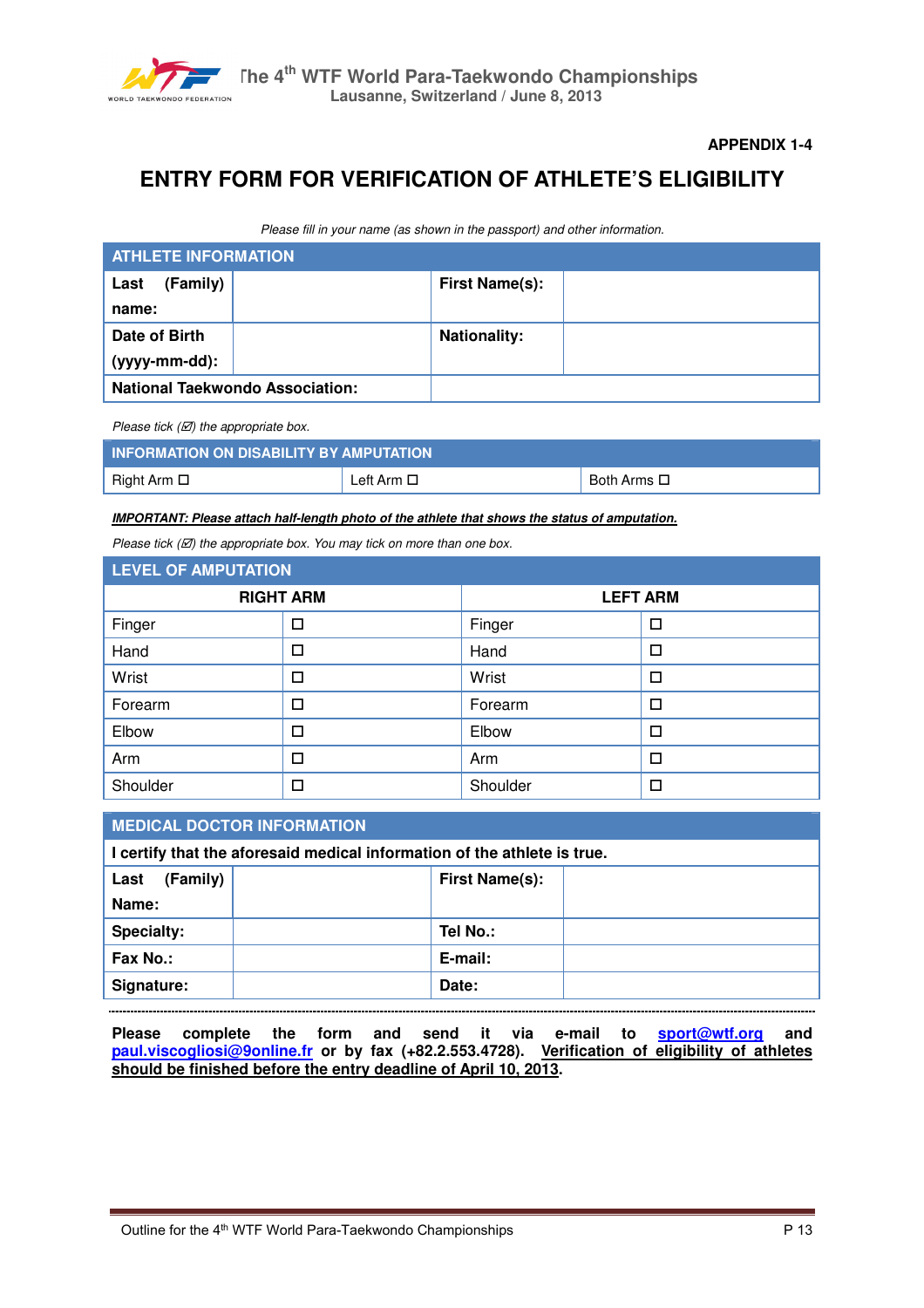

# **INDIVIDUAL ENTRY FORM FOR ATHLETES**

# **To:**

World Taekwondo Federation 7184-4 Taepyeong-dong, Sujeong-gu, Seongnam, Gyeonggi-do, Korea 461-855 Tel: (82.2) 566 2505 / 557 5446 Fax: (82.2) 553 4728 E-mail: sport@wtf.org

# **Copy to**:

Swiss Taekwondo Association Rue des Cheneviere 1, CH-1800 Vevey, Switzerland Tel: 41 21 944 51 46 41 76 308 38 77 Fax: 41 323 315 992 41 32 331 2151 Email: info@taekwondo.ch, sg@taekwondo.ch, president@taekwondo.ch

|          | Division         | $\Box$ A-5/6        |       | $\Box$ A-7/8 |          |  |
|----------|------------------|---------------------|-------|--------------|----------|--|
| Category | Weight           | M-58                | M-68  | $\Box$ M -80 | $M + 80$ |  |
|          |                  | W -49               | W -57 | W -67        | $W + 67$ |  |
| Gender   | ∃Male<br>∃Female | Name of Association |       |              |          |  |

(Name should be same as shown in the passport)

| <b>Family Name</b>         |                  | Given Name (as  |    |       |
|----------------------------|------------------|-----------------|----|-------|
| (as in passport)           |                  | in passport)    |    |       |
| Passport No.               |                  |                 |    | Photo |
| Issuance date              |                  | Nationality     |    |       |
| (yyyy-mm-dd)               |                  |                 |    |       |
| Expiry date (yyyy-mm-dd)   |                  |                 |    |       |
|                            |                  | Dan Certificate |    |       |
| Date of Birth              | (Day Month Year) | No. (a must)    |    |       |
|                            |                  |                 |    |       |
| Height                     | cm               | Weight          | kg |       |
| <b>Residential Mailing</b> |                  |                 |    |       |
| Address                    |                  |                 |    |       |
|                            |                  |                 |    |       |
| Home Tel No.               |                  | Mobile Phone    |    |       |
|                            |                  | No.             |    |       |
| Fax No.                    |                  | E-mail Address  |    |       |

*Note: Please make enough copies to fill out the information of all participating athletes and send copies of the completed forms to the WTF (sport@wtf.org) and Organizing Committee by no later than April 10, 2013*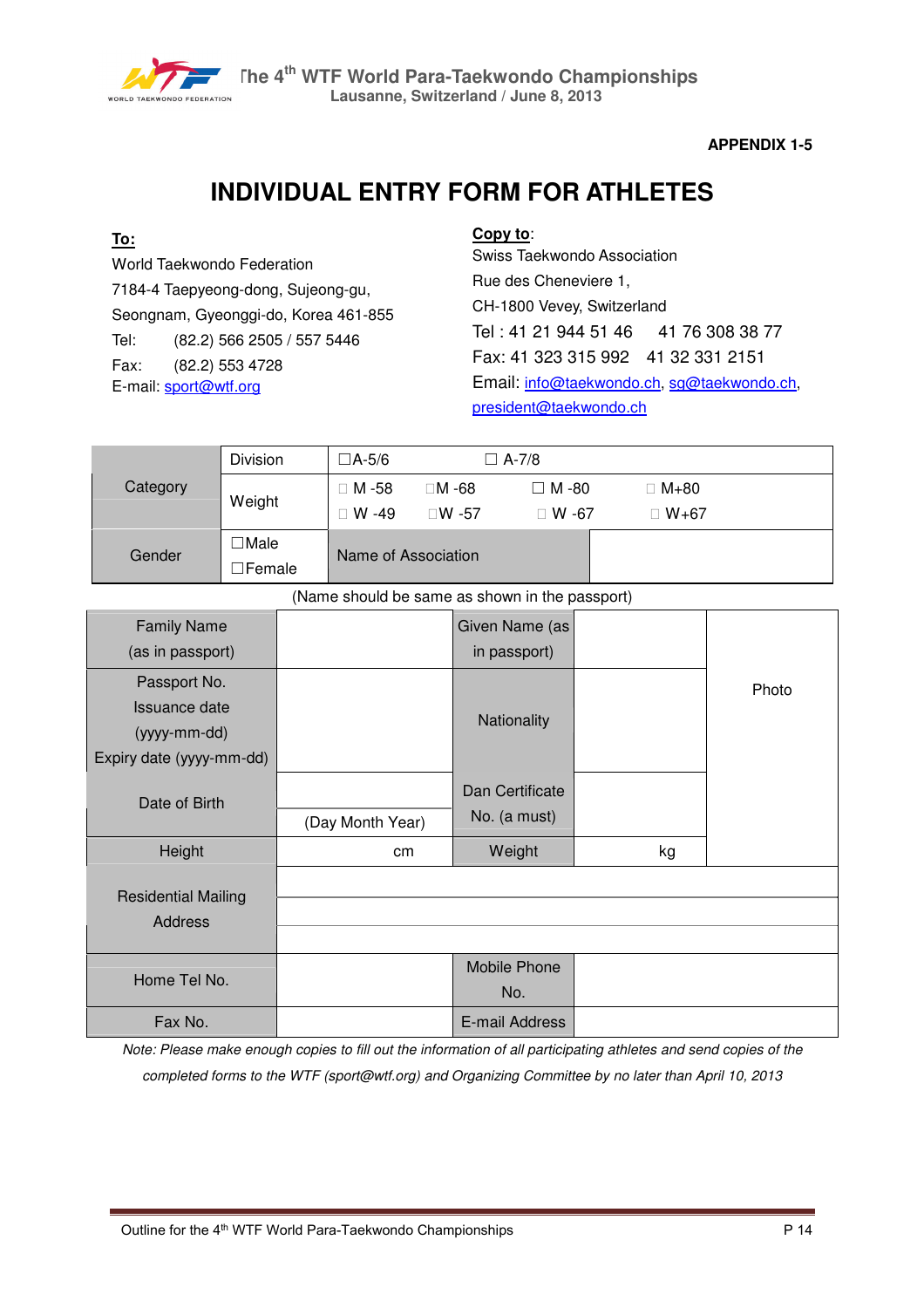

# **GROUP INDEMNITY**

*.* 

# **FEMALE / MALE TEAM**

# **To: President of the Organizing Committee of the 4th WTF World Para-Taekwondo Championships**

# **LIABILITY DECLARATION**

# **The Signer**

| President's Name |                              |            |  |
|------------------|------------------------------|------------|--|
| <b>Address</b>   |                              |            |  |
| Tel              |                              | <b>Fax</b> |  |
|                  | Name of National Association |            |  |

The signer is authorized to make this declaration and has confirmed by his/her signature that liability insurance has been acquired for all members of our team, including but not limited to officials and competitors, participating in the  $4<sup>th</sup>$  WTF World Para-Taekwondo Championships.

This insurance is liable for all damages of persons or belongings, and releases the Organizing Committee (OC), the World Taekwondo Federation (WTF), and Swiss Taekwondo Association , including their officials/staff, as well as all technical officials from any liability or indemnity.

It is expressly confirmed that, in case of damages of persons or belongings, claims for compensation and demands whatsoever cannot be put forth to the Organizing Committee, the World Taekwondo Federation and the Swiss Taekwondo Federation.

| Representative's Signature | Date: |
|----------------------------|-------|
| (with Association stamp)   |       |
|                            |       |
|                            |       |

**Please fill out and send this form to the OC by email or fax by no later than April 10, 2013,**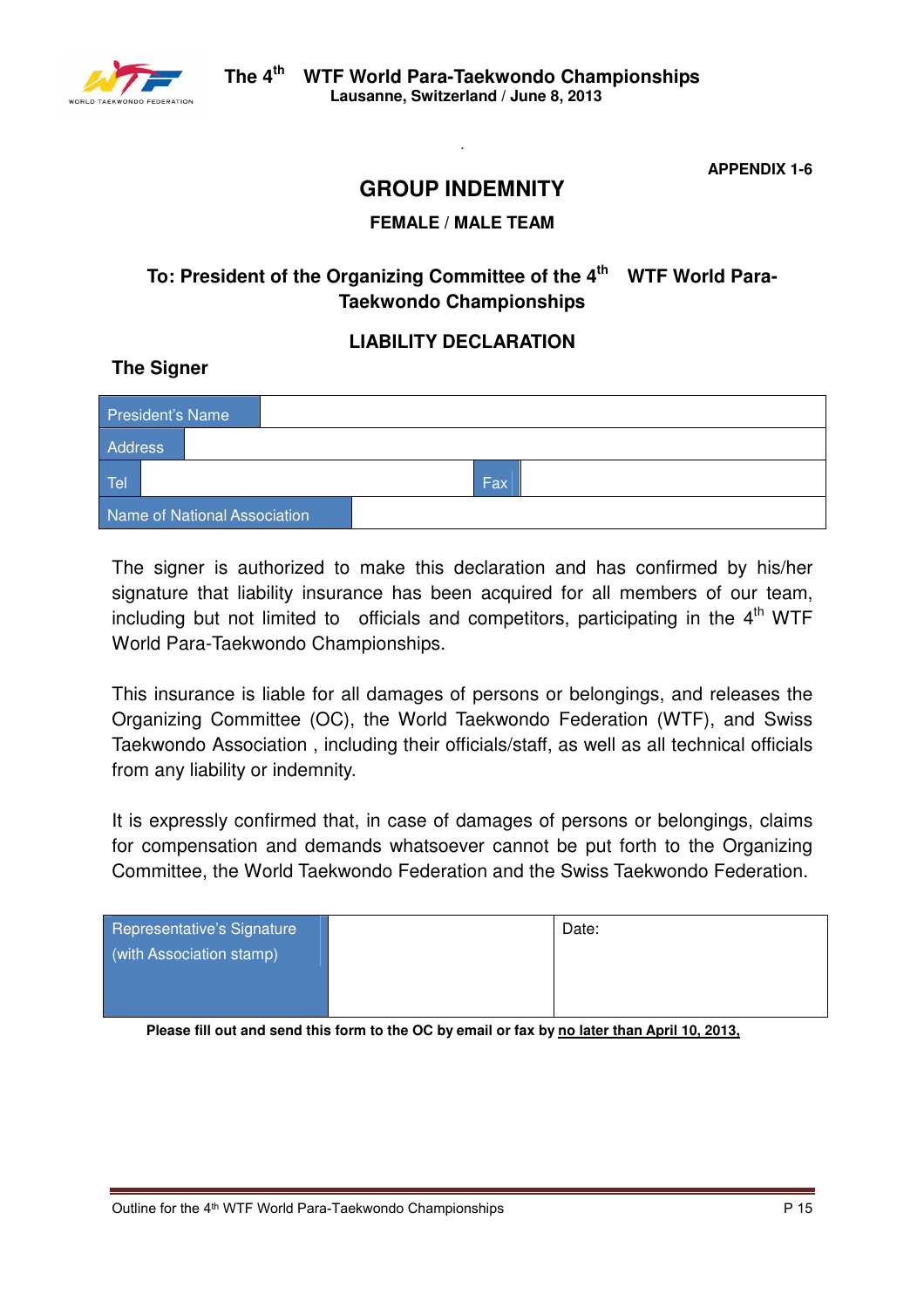

# **PERSONAL INSURANCE CREDENTIAL**

# *\*This form should be filled out for each member of your team.*

**TO**: **Association Suisse de Taekwondo (Swiss Taekwondo Association)**

Rue des Cheneviere 1, CH-1800 Vevey, Switzerland

Tel: + 41 32 331 1151 / 41 796 071 688 / Fax: + 41 323 315 992 / 41 32 331 2151

E-mail: info@taekwondo.ch, sg@taekwondo.ch, president@taekwondo.ch

\*\*\* No athlete or official will be accredited for the  $4<sup>th</sup>$  WTF World Para-Taekwondo Championships without full completion of this form.

 $*$  Do you have any medical problem? Yes ( ) No ( )

(If yes, please explain on the bottom of this form)

\* Do you require any special medication? Yes () No ()

The undersigned, in consideration of his or her participation at the  $4<sup>th</sup> WTF$  World Para-Taekwondo Championships, agrees to his or her own indemnity and shall not hold the Organizing Committee, World Taekwondo Federation, Swiss Taekwondo Federation and the host country, responsible for any and/or all injuries and/or illnesses, which may be suffered by the individual registered during the  $4<sup>th</sup>$ WTF World Para-Taekwondo Championships, arising out of, or in any way connected to, his or her participation at the 4<sup>th</sup> WTF World Para-Taekwondo Championships.

I have read the above application and agreement, and fully understand that I assume all responsibilities for any risks undertaken or injuries received.

Name in full: Home address:

Date of birth:

I hereby declare, as confirmed by my signature, that liability insurance has been effected for all the officials and contestants from ……………………………………….. (Insert name of your country) participating at the  $4<sup>th</sup>$  WTF World Para-Taekwondo Championships in Lausanne, Switzerland.

This insurance covers all damages to persons and belongings, and indemnifies that the Organizing Committee and the World Taekwondo Federation and Swiss Taekwondo Federation from all damages, claims and demands whatsoever in respect thereof.

Explanations of Medical Problems:

President's signature (with federation stamp): Date of signing

Outline for the 4<sup>th</sup> WTF World Para-Taekwondo Championships **P** 16